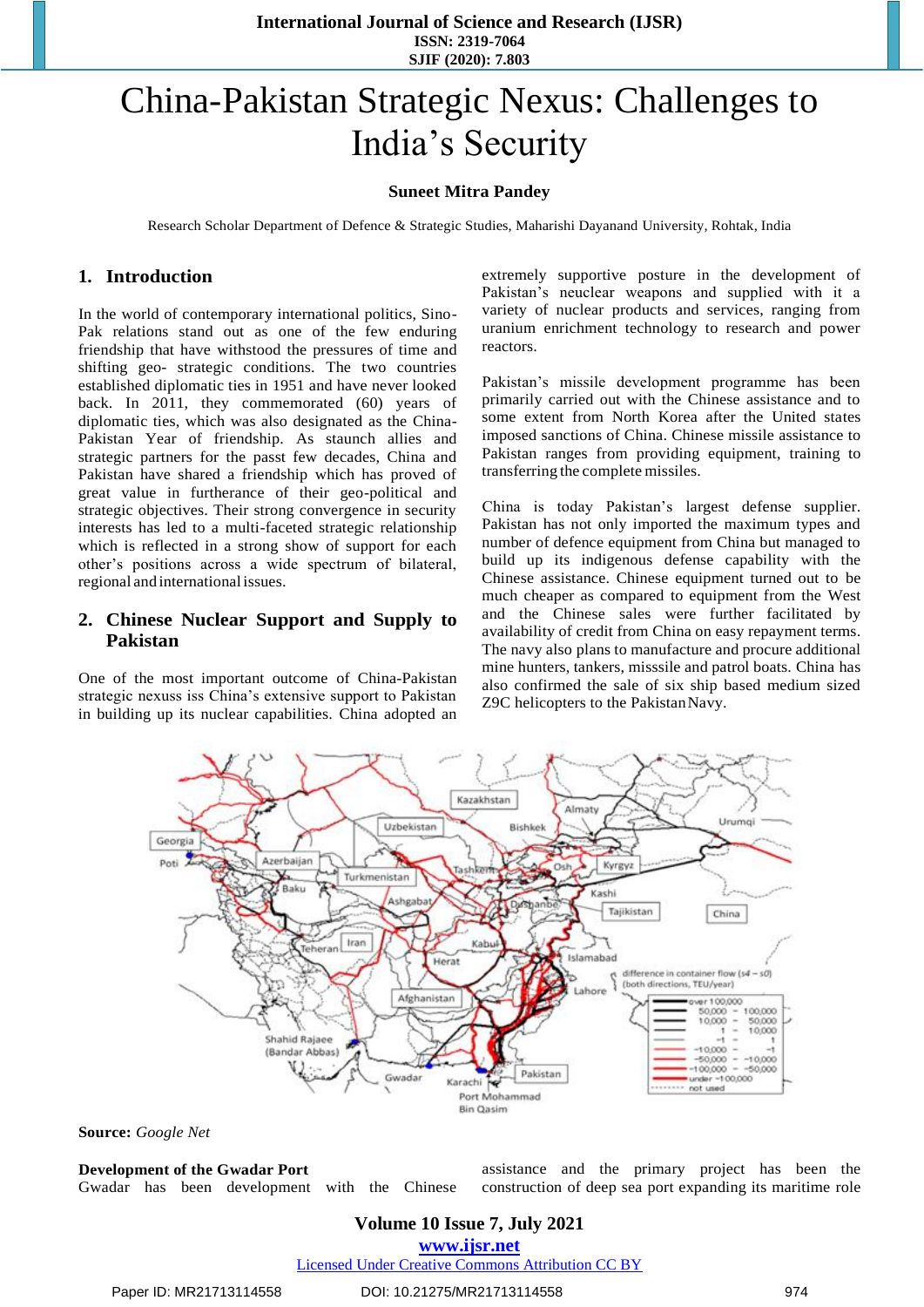## **International Journal of Science and Research (IJSR) ISSN: 2319-7064 SJIF (2020): 7.803**

and to allow the trade to and from the land locked Central Asia. More importantly, the port would have the conversion facilities to allow the movement of the natural gas for the Turkmenisstan- Afghanistan-Pakistan natural gas pipe line when completed. Gwadar offers the geoeconomic and geo-strategic pivot to China and Pakistan. It is strategically located on the south-western Coast of Pakistan between three increasingly important regions of the world; South Asia, Central Asia and oil-rich Middle East. Gwadar, which is overlooking the Gulf of Oman and the entrance to the Persion Gulf region is just 180 nautical miles from the straits of Hormuz. Thus Gwadar would eventually emerge as the key shipping hub providing mass trade to Central Asian Republics through Pakistan and China, and important naval base.

#### **Strategic important of CPEC**

The CPEC is strategically and economically important both for China and Pakistan. It will pave the way for China to access the Middle East and Africa from Gwadar Prot, enabling China to across the Indian Ocean and in setum China will support development projects in Pakistan to overcome the latter"s energy crises and stabilizing its faltering economy. Additionally, the CPEC could serve as the drive for trade and economic integration between China, Pakistan, Iran, India, Afghanistan and Central Asian states provided the frosty political atmosphere between Pakistan, India and Afghanistan and to some extent Iran gets improved in the nearfuture.



**Source:** *Google Net*

The CPEC connects China directly to the Indian Ocean and the region of the Middle East from the deep Gwadar Port reducing its existing dependence on the South China Seaa as the latter is becoming a contesting territory between various regional and global actors and can be choked any time by the completing powers in the Asia-Pacific region. China currently transports 80% of its oil and energy needs through the Malacca strait and increasingly feels that its economic and energy security Interest in the region are under serious threats due to the escalation of tensions between China and the region and global players in South and East China sea. This is why China is looking for alternative viable transit routes both economically and security wise, the CPEC is the best choice for China linking it directly to the Indian ocean via Gwadar Port.

#### **Implications for India**

The China and Pakistan military threats have been in existence for the last half a century or so and stand manifested in terms of armed conflicts with India. However, these two military threats to India acquire more simister contours when viewed from the prism of the meteoric military rise of China and a sinking Pakistan on the edge of an abyss over which it could hurtle any time. What all this amounts to is that with a rising China and a sinking Pakistan the propensity of their conflict with India becomes that much higher.

## **3. Conclusion**

The growing China-Pak relation can have larger implications for India. Presence of Chinese navy in the Indian Ocean which is facilitated by Pakistan poses a serious that to India"s security in the region. With China trying to dominate the South Asian sphere by following its policy "String of Pearls" so as to reduce India"s shpere of influence and trying to secure the vital energy routes, India will have to strategize, devise and trigger its military operations following the "Necklace of diamonds" policy as a counter measure to hold on the and amplify itssssphere of influence.

Also the China-Pak axis can cause trouble to the much establish influence India has in Afghanistan, with the new Ghani government having its tilt towards Pakistan in a bid to secure peace in his country. A reduced footprint for Indian intelligence in Afghanistan could be on the cards as well. The transfer of Chinese defense technology doesn"t pose as a warning only to India to upkeep its security but also the other non-proliferation regimes are at a risk. Moreover, with China trying to flood Chinese in Tibet so as to make it loose its cultural identity and looming with its own Dalai Lama establishment, India might lose its only baragaining chip to China. It is crucial for India to crate stakeholders in China in order to gain some discrete influence and have a say in its policies.

## **References**

- [1] Upadhyay, Col, MD, Sino-Pak Nexus and Implication for India, Vij Books India Pvt. Ltd. New Delhi, 2015
- [2] Rajan, Dr. Ravi Armed conflict and security in South Asia, Sumit Enterprises, New Delhi, 2012
- [3] Adhikari, Shekhar (Ed.) South Asia : Traditional and Non-Traditional Security Threats, Pentagon Press, New Delhi, 2015
- [4] B. Pakistan's Nuclear Weapons, Routledge, London, 2009
- [5] Chandrashekhar, S, An Assessment ofPakistan"s Ballistic Missile Programme : Technical and Strategic Capabilities, NIAS study, 2006
- [6] Haq. D. N., Sixty years of Pak-China Diplomatic Relations (1951-2011) Islamabad Policy Research Institute, 2011
- [7] Harpence, M., The Economic Dimension of Sino-Pakistan Relations : An Overview Journal of

# **Volume 10 Issue 7, July 2021**

## **www.ijsr.net**

Licensed Under Creative Commons Attribution CC BY